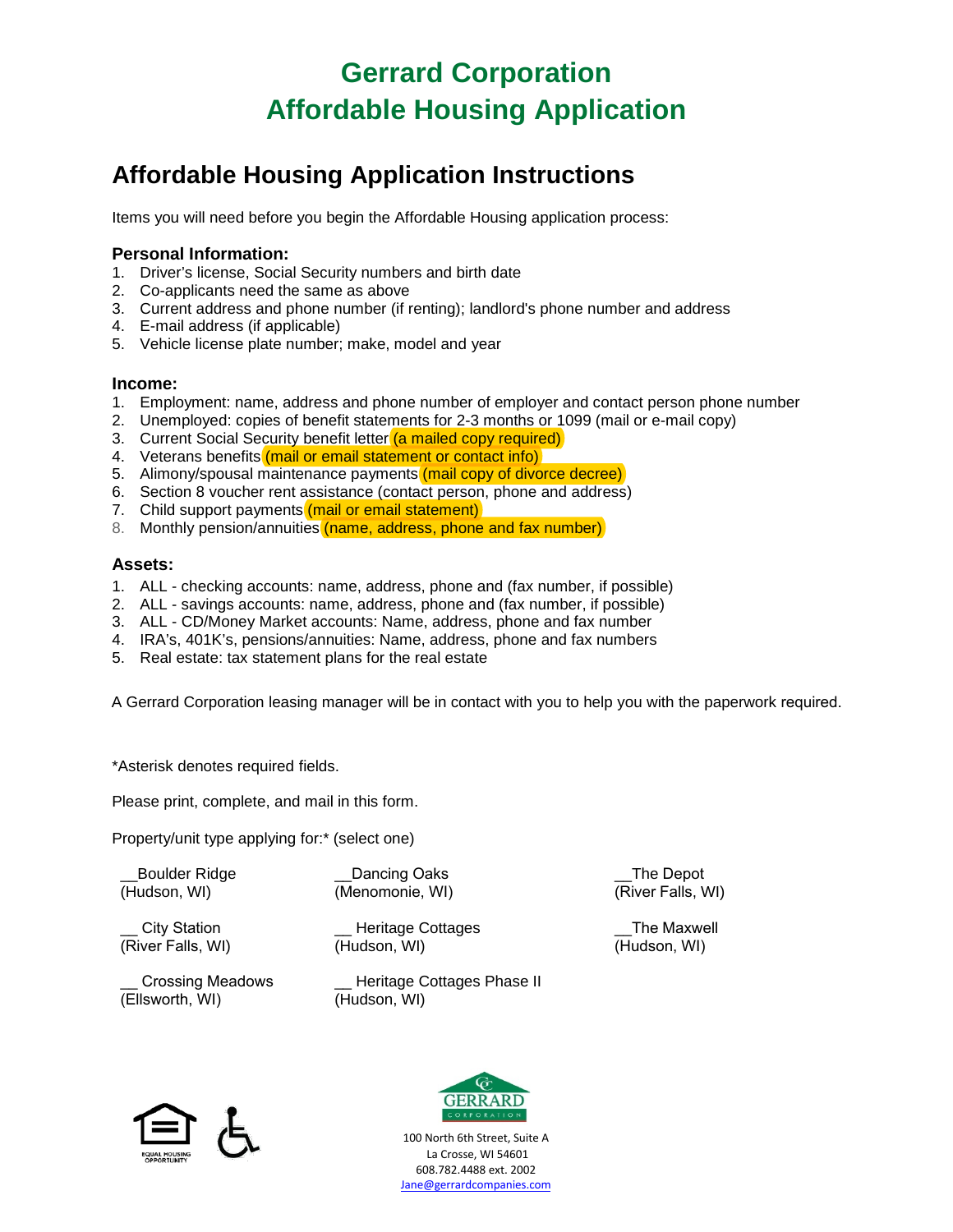| Unit type:* 1 Bedroom 2 Bedroom 3 Bedroom                                                                      |  |  |  |  |  |
|----------------------------------------------------------------------------------------------------------------|--|--|--|--|--|
| Approximate household annual income* ______________                                                            |  |  |  |  |  |
| Co-applicants 18 years or older must submit a separate application.                                            |  |  |  |  |  |
|                                                                                                                |  |  |  |  |  |
|                                                                                                                |  |  |  |  |  |
|                                                                                                                |  |  |  |  |  |
|                                                                                                                |  |  |  |  |  |
| Is there a co-applicant?* __Yes __No (if yes, please complete the following)                                   |  |  |  |  |  |
|                                                                                                                |  |  |  |  |  |
| additional co-applicants, please provide that information during your post-application interview.              |  |  |  |  |  |
| Applicant and Co-applicant Information (or Applicant's History):                                               |  |  |  |  |  |
|                                                                                                                |  |  |  |  |  |
|                                                                                                                |  |  |  |  |  |
| Monthly rent payments:*_______________Disability status: _________________                                     |  |  |  |  |  |
| Rental assistance payments: _Yes _ No                                                                          |  |  |  |  |  |
| Landlord's name: _____________________________Phone: ______________________Address: __________________________ |  |  |  |  |  |
|                                                                                                                |  |  |  |  |  |
| Date moved in: _____________ Move-out date: _______                                                            |  |  |  |  |  |
| Reason for move:                                                                                               |  |  |  |  |  |
| List vehicle to be parked on property: Make: ________Model: ________ Year: ______                              |  |  |  |  |  |
| License plate #:____________ Color:________                                                                    |  |  |  |  |  |
| Will applicant maintain renter's insurance?* __Yes __No                                                        |  |  |  |  |  |
| Has applicant ever:<br>Been evicted?* __ Yes __ No                                                             |  |  |  |  |  |
| Breached a lease or rental agreement?* _Yes _No                                                                |  |  |  |  |  |
| Filed for bankruptcy?* __Yes __No                                                                              |  |  |  |  |  |
| Been convicted for a crime?* __ Yes __ No                                                                      |  |  |  |  |  |
| Been convicted as a sex offender?* __Yes __No                                                                  |  |  |  |  |  |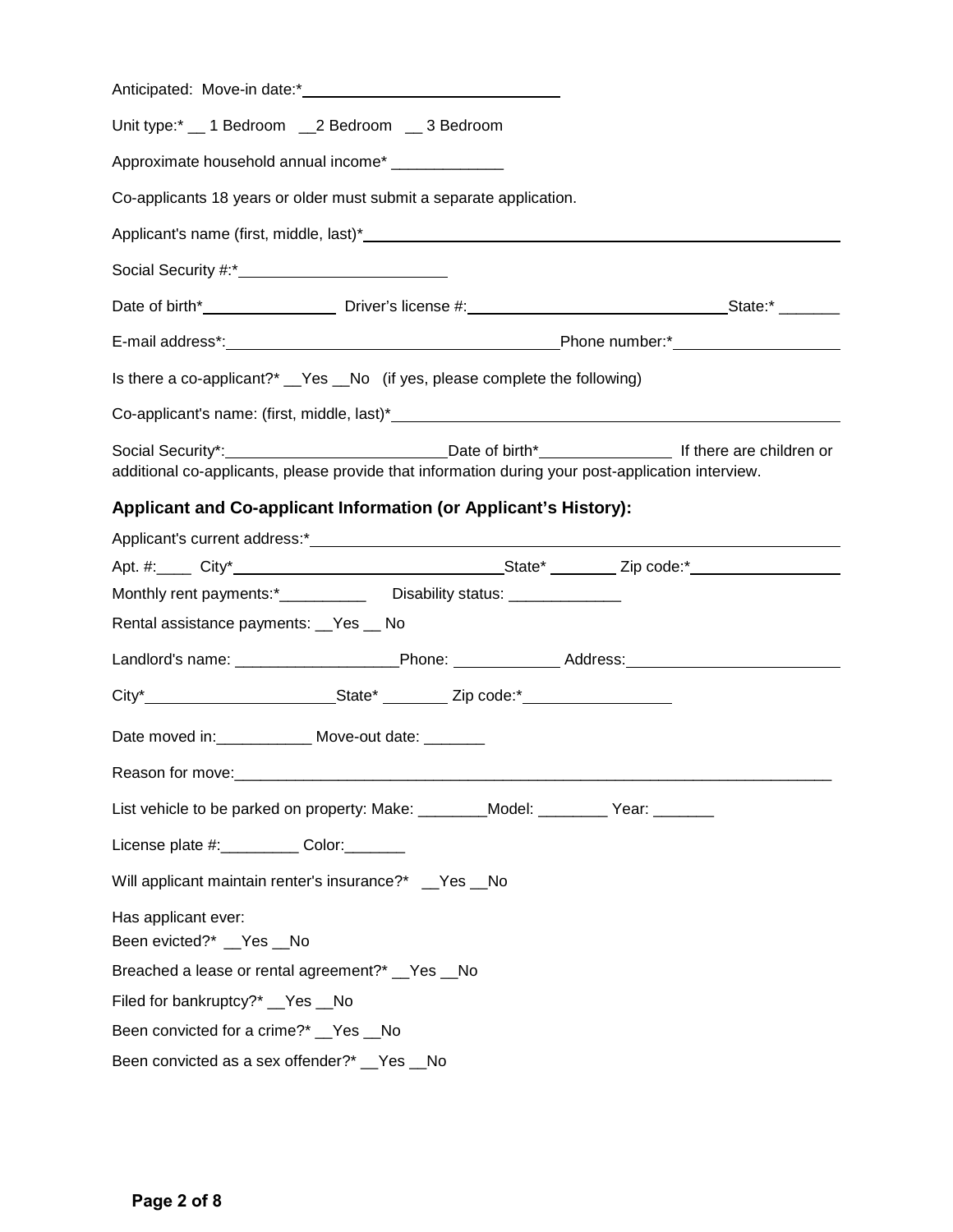### **AHTC Form 305 TENANT INCOME QUESTIONNAIRE**

Income Information Identify each source and amount of income currently received by the household or that is anticipated to be received in the next 12 months.

|                |   | (Circle Y or N) |                                                                                                                                  | Monthly                           |
|----------------|---|-----------------|----------------------------------------------------------------------------------------------------------------------------------|-----------------------------------|
|                |   | Yes No          |                                                                                                                                  | Gross Income                      |
|                | Y | N               | Employment receiving wages, salary, overtime pay, commissions,<br>fees, tips, bonuses, and/or other compensation.                |                                   |
|                |   |                 | Name of Employer(s)                                                                                                              |                                   |
| 1              |   |                 |                                                                                                                                  |                                   |
|                |   |                 |                                                                                                                                  |                                   |
|                |   |                 |                                                                                                                                  |                                   |
| $\overline{2}$ | Y | N               | Self employed. (List nature of self employment)                                                                                  | (use net income from<br>business) |
|                |   |                 |                                                                                                                                  | $\frac{1}{2}$                     |
|                | Y | N               | Cash contributions of gifts including rent or utility payments,                                                                  |                                   |
| 3              |   |                 | on an ongoing basis from persons not living in the unit.                                                                         | $\mathfrak s$                     |
| 4              | Y | N               | Unemployment benefits and/or Worker's Compensation.                                                                              | $\mathbb{S}$                      |
| 5              | Y | N               | Veteran's Administration, GI Bill, or National Guard/Military<br>benefits/income.                                                | $\mathbb S$                       |
| 6              | Υ | N               | Social security payments.                                                                                                        | $\mathbb{S}$                      |
| $\overline{7}$ | Y | N.              | Unearned income from family members age 17<br>or under (example: Social Security, Trust Fund disbursements, etc.)                | $\mathbb S$                       |
| 8              | Y | N               | Supplemental Security Income (SSI).                                                                                              | $\mathbb{S}$                      |
| 9              | Y | N               | Disability or death benefits other than Social Security.                                                                         |                                   |
| 10             | Y | N               | Public Assistance (examples: TANF, AFDC, W2)                                                                                     | $\mathbb{S}$                      |
|                | Y | N               | Periodic payments from trusts, annuities, inheritance,<br>retirement funds or pensions, insurance policies, or lottery winnings. |                                   |
|                |   |                 | If yes, list sources                                                                                                             |                                   |
| 11             |   |                 |                                                                                                                                  | \$                                |
|                |   |                 |                                                                                                                                  |                                   |
|                | Y | N               | Income from real or personal property. (examples: rental income,                                                                 | (use net earned income)           |
| 12             |   |                 | mortgage or tax payments paid by third-party)                                                                                    | S                                 |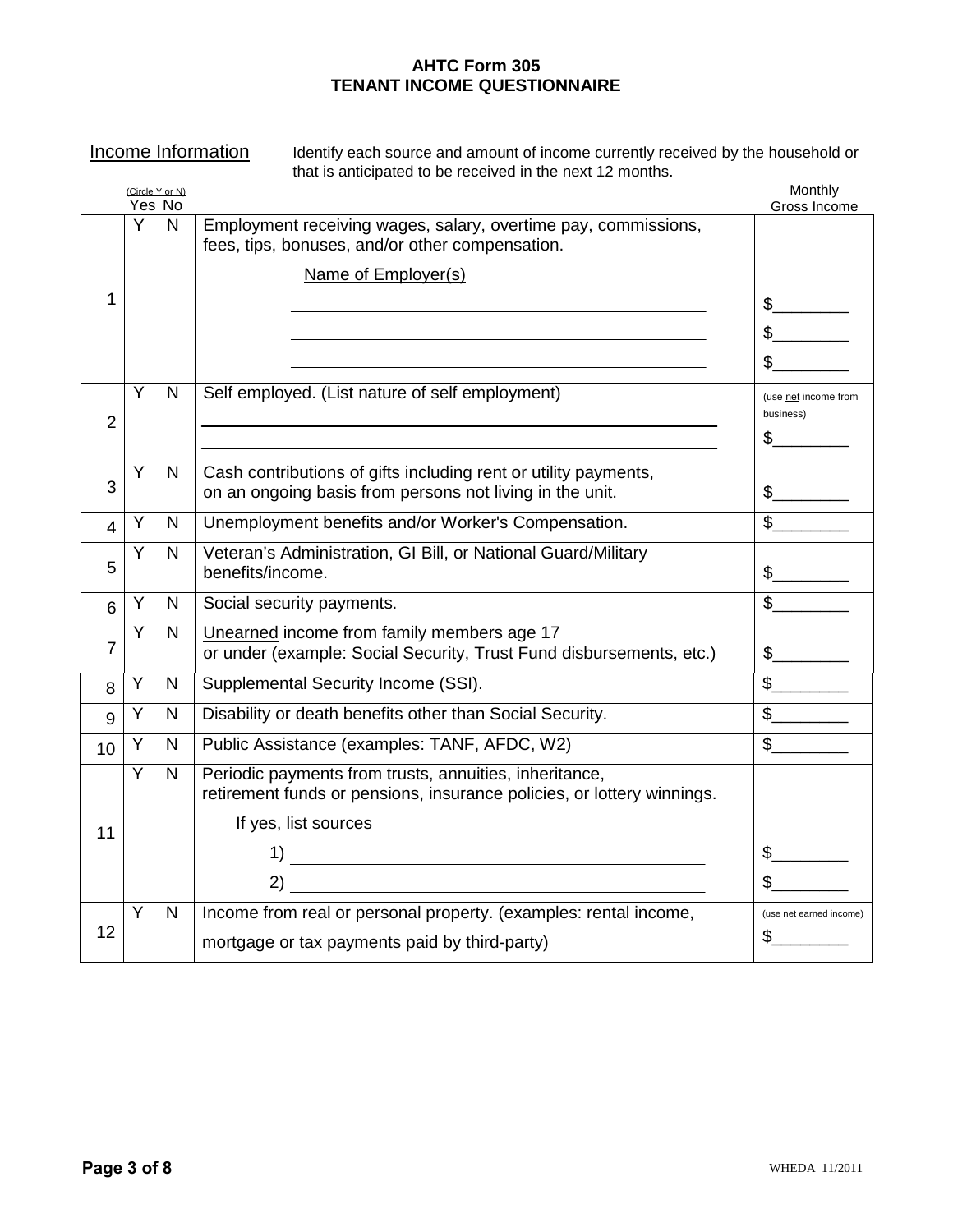| 13 | Ý                | N                | Alimony/spousal maintenance payments.                                                                                                                                                                                                                                                                                                                                                                                |    |
|----|------------------|------------------|----------------------------------------------------------------------------------------------------------------------------------------------------------------------------------------------------------------------------------------------------------------------------------------------------------------------------------------------------------------------------------------------------------------------|----|
| 14 | Y<br>Y<br>Y<br>Y | N<br>N<br>N<br>N | I am entitled to receive Child Support payments.<br>If yes, then answer the following:<br>a. I am currently receiving child support payments<br>b. I am not receiving any child support payments but it is court<br>ordered that I do.<br>Circle one:<br>1) I am not pursuing the payments for the following reasons:<br>2) I am making efforts to collect the child support owed to me.<br>List efforts being made: | \$ |
| 15 |                  | N                | Section 8 rental assistance.                                                                                                                                                                                                                                                                                                                                                                                         |    |
| 16 | Y                | N                | Income from a source other than those listed above. (Including Student<br>Grants, Scholarships, etc.)<br>If yes, list sources:<br>1)<br>$\mathbf{2}^{\prime}$                                                                                                                                                                                                                                                        |    |

Asset information Identify each asset, its value and rate of interest currently held by the household.

|    |     | (Circle Y or N) |                                                             | Cash Value/            |                      |
|----|-----|-----------------|-------------------------------------------------------------|------------------------|----------------------|
|    | Yes | No              |                                                             | <b>Balance</b>         | <b>Interest Rate</b> |
|    | Y   | N               | Checking account(s).                                        |                        |                      |
|    |     |                 | If yes, list bank(s)                                        |                        |                      |
| 17 |     |                 |                                                             | \$                     | %                    |
|    |     |                 |                                                             | \$                     | %                    |
|    | Y   | N               | Savings account(s).                                         |                        |                      |
|    |     |                 | If yes, list bank(s)                                        |                        |                      |
| 18 |     |                 |                                                             | \$                     | $\%$                 |
|    |     |                 |                                                             | \$                     | %                    |
|    | Y   | N               | Certificates of Deposit (CD) or Money Market<br>Account(s). |                        |                      |
|    |     |                 | If yes, list sources/bank names                             |                        |                      |
| 19 |     |                 | 1)                                                          | \$                     | $\frac{0}{0}$        |
|    |     |                 |                                                             | \$<br>and the state of | $\frac{0}{0}$        |
|    |     |                 |                                                             | \$                     | $\%$                 |
| 20 | Y   | N               | Revocable trust(s).                                         |                        |                      |
|    |     |                 | If yes, list bank(s)                                        |                        |                      |
|    |     |                 | 1)                                                          | \$                     | %                    |
|    |     |                 | 2)                                                          | \$                     | %                    |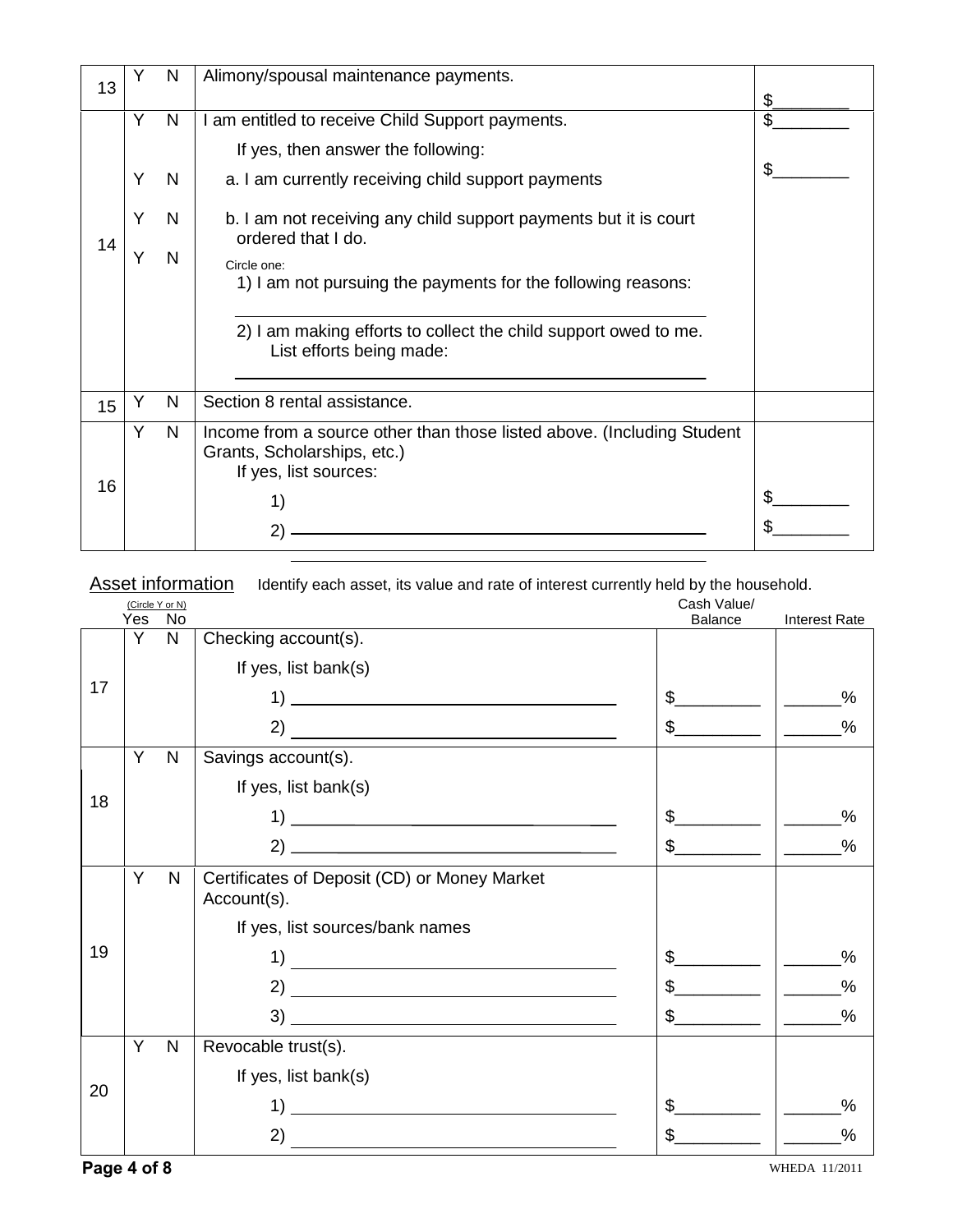|    | Y | N            | Real estate.                                                        |                      |                                                                                        |
|----|---|--------------|---------------------------------------------------------------------|----------------------|----------------------------------------------------------------------------------------|
|    |   |              | If yes, provide description                                         |                      |                                                                                        |
| 21 |   |              |                                                                     | $\frac{1}{2}$        |                                                                                        |
|    |   |              |                                                                     | $\frac{1}{2}$        |                                                                                        |
|    | Y | N            | Stocks, Bonds, or Treasury Bills.                                   |                      |                                                                                        |
|    |   |              | If yes, list sources/bank names                                     |                      |                                                                                        |
| 22 |   |              |                                                                     | $\frac{1}{2}$        | $\frac{0}{0}$                                                                          |
|    |   |              |                                                                     | $\frac{1}{2}$        | $\frac{0}{0}$                                                                          |
|    |   |              |                                                                     |                      |                                                                                        |
|    | Y | N            | IRA / Lump Sum Pension / Retirement /                               |                      |                                                                                        |
|    |   |              | Keogh / 401(K) Account, etc.                                        |                      |                                                                                        |
| 23 |   |              | If yes, list sources/bank(s)                                        |                      |                                                                                        |
|    |   |              |                                                                     | $\frac{1}{\sqrt{2}}$ | $\frac{0}{0}$                                                                          |
|    |   |              |                                                                     | $\frac{1}{2}$        | $\frac{0}{0}$<br>$\overline{\phantom{a}}$                                              |
|    | Y | $\mathsf{N}$ | Whole life insurance policy.                                        |                      |                                                                                        |
|    |   |              | If yes, how many policies _________                                 |                      |                                                                                        |
| 24 |   |              | <b>List Sources</b>                                                 |                      |                                                                                        |
|    |   |              |                                                                     | $\frac{1}{2}$        | %<br>$\frac{1}{\sqrt{1-\frac{1}{2}}}\left( \frac{1}{\sqrt{1-\frac{1}{2}}}\right) ^{2}$ |
|    |   |              | 2)<br><u> 1989 - Johann Stein, mars an deutscher Stein († 1958)</u> |                      | $\frac{0}{0}$                                                                          |
|    | Υ | N            | More than \$500 cash on hand.                                       | \$                   |                                                                                        |
| 25 | Y |              |                                                                     |                      |                                                                                        |
|    |   | N            | Items held as an investment (antique car, coin<br>collection, etc.) |                      |                                                                                        |
|    |   |              | If yes, list items                                                  |                      |                                                                                        |
| 26 |   |              |                                                                     | $\frac{1}{2}$        |                                                                                        |
|    |   |              |                                                                     |                      |                                                                                        |
|    | Y | $\mathsf{N}$ | Safe deposit box.                                                   |                      |                                                                                        |
| 27 |   |              | If yes, list contents                                               |                      |                                                                                        |
|    |   |              |                                                                     | $\frac{1}{2}$        |                                                                                        |
|    | Y | $\mathsf{N}$ | Disposed of assets (i.e. gave away money / assets) for              | $\frac{1}{2}$        |                                                                                        |
| 28 |   |              | less than the fair market value in the past 2 years.                | $\mathbb{S}$         |                                                                                        |
|    | Υ | N            | Income from assets or sources other than those                      |                      |                                                                                        |
|    |   |              | listed above.                                                       |                      |                                                                                        |
| 29 |   |              | If yes, list type(s) below                                          |                      |                                                                                        |
|    |   |              |                                                                     | \$                   |                                                                                        |
|    |   |              |                                                                     |                      |                                                                                        |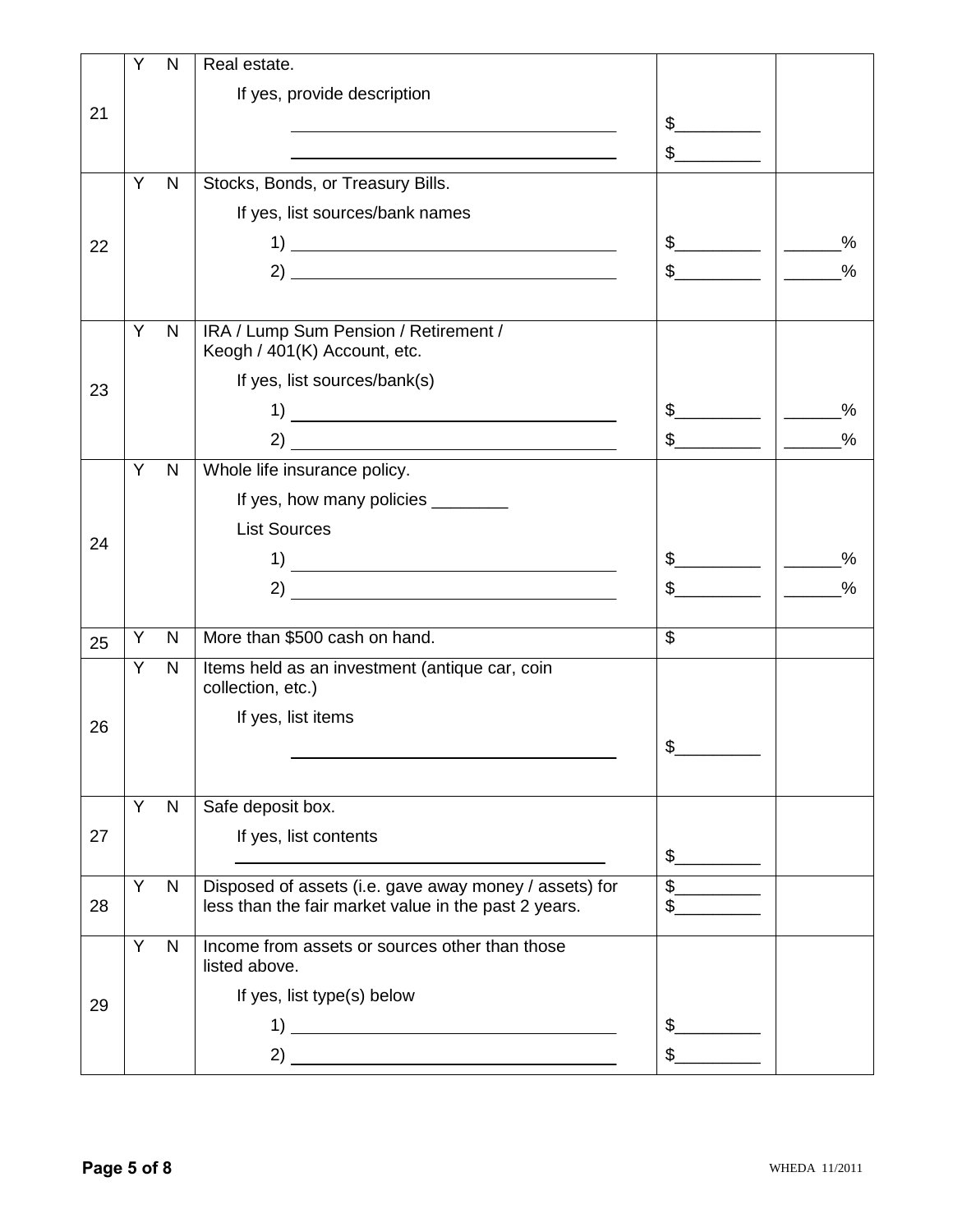## **Student Status**

|    | (Circle Y or N)<br>Yes. | No |                                                                                                                                                                                                                                            |
|----|-------------------------|----|--------------------------------------------------------------------------------------------------------------------------------------------------------------------------------------------------------------------------------------------|
| 30 | Υ                       | N. | Does the household consist of persons who have been (in the past year) or who are<br>all part-time or full-time students (1 <sup>st</sup> grade and higher. Examples: Elementary, High<br>School, College/University, trade school, etc.)? |
| 31 | Y                       | N  | Does anyone in your household anticipate becoming a full-time student household in<br>the next 12 months?                                                                                                                                  |
|    |                         |    | If you answered yes to either question 30 or 31, are you:                                                                                                                                                                                  |
|    | Y                       | N. | Receiving assistance under Title IV of the Social Security Act (AFDC/TANF)                                                                                                                                                                 |
| 32 | Υ                       | N  | Enrolled in a job training program receiving assistance through the Job<br>Training Participation Act (JTPA) or other similar program                                                                                                      |
|    | Y                       | N  | Married and entitled to file a joint tax return                                                                                                                                                                                            |
|    | Y                       | N  | Are you a single parent who is not claimed as a dependent of any other<br>person?                                                                                                                                                          |
|    | Y                       | N  | Are any of the children in the household claimed as a dependent of any person<br>other than the parent(s)?                                                                                                                                 |
|    | Υ                       | N  | Any student formally received Foster Care Assistance                                                                                                                                                                                       |

For every item checked "yes" on the Questionnaire, provide the following information:

| Question<br>Number | Name of household member and<br>Name of company, financial<br>institution or source | Mailing address, telephone and fax number of<br>company, financial institution or source |
|--------------------|-------------------------------------------------------------------------------------|------------------------------------------------------------------------------------------|
|                    |                                                                                     |                                                                                          |
|                    |                                                                                     |                                                                                          |
|                    |                                                                                     |                                                                                          |
|                    |                                                                                     |                                                                                          |
|                    |                                                                                     |                                                                                          |
|                    |                                                                                     |                                                                                          |
|                    |                                                                                     |                                                                                          |
|                    |                                                                                     |                                                                                          |
|                    |                                                                                     |                                                                                          |
|                    |                                                                                     |                                                                                          |
|                    |                                                                                     |                                                                                          |
|                    |                                                                                     |                                                                                          |
|                    |                                                                                     |                                                                                          |
|                    |                                                                                     |                                                                                          |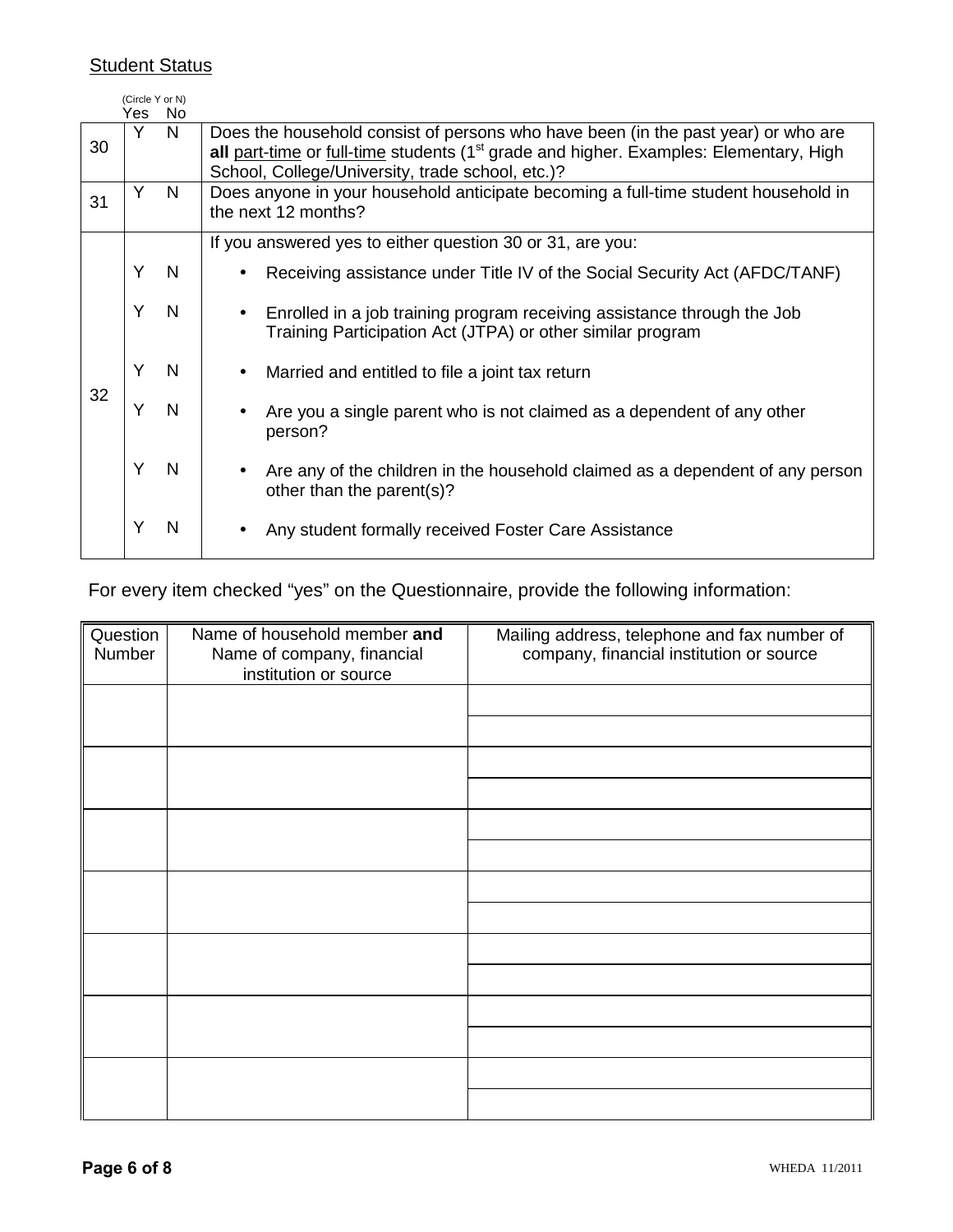### **Acknowledgment and Representation**:

- 1. Signing this application indicates that applicant has had the opportunity to review landlord's tenant selection criteria, which is available upon request.
- **2. Applicant understands that providing inaccurate or incomplete information is grounds for rejection of this applicant and forfeiture of any application fee and may be grounds to declare applicant in breach of any lease that applicant may have signed.**
- 3. Applicant represents that the statements in this application are true and correct.
- 4. Authorization: applicant authorizes landlord or landlord's agent, at any time before, during, or after any tenancy to:
	- Obtain copy of applicant's credit report;
	- Obtain a criminal background check related to applicant and any occupant; and
	- Verify any rental or employment history or any other information related to this applicant with person's knowledge of such information.

Notice of landlord's right to continue to show property: unless landlord and applicant enter into a separate written agreement otherwise, the property remains on the market until a lease is signed by all parties and landlord may continue to show the property to other prospective tenants and accept another offer.

### **Gerrard Corporation has a no smoking and no pet policy at each of the properties.**

Do you agree to honor these policies?\* \_\_\_\_\_\_\_\_\_\_Yes \_\_\_\_\_\_\_\_\_\_\_\_\_\_\_\_\_\_\_No

The information regarding race, ethnicity, and sex designation solicited on this application is requested in order to assure the Federal Government, acting through the Rural Housing Service that the Federal laws prohibiting discrimination against tenant applications on the basis of race, color, national origin, religion, sex, familial status, age and disability are complied with. You are not required to furnish this information, but are encouraged to do so. This information will not be used in evaluating your application or to discriminate against you in any way. However, if you choose not to furnish it, the owner is required to note the race, ethnicity, and sex of individual applicants on the basis of visual observation or surname.

Circle your response for each question:

Ethnicity: Hispanic or Latino- Yes or No Race: (Circle one or more)

- 1. American Indian/ Alaska Native
- 2. Asian
- 3. Black or African American
- 4. Native Hawaiian or Other Pacific Islander
- 5. White

Gender: Male Female

Would you qualify for housing that is specifically subsidized by the Federal Government for qualified disabled American veterans, or disabled or mentally challenged individuals? Yes No